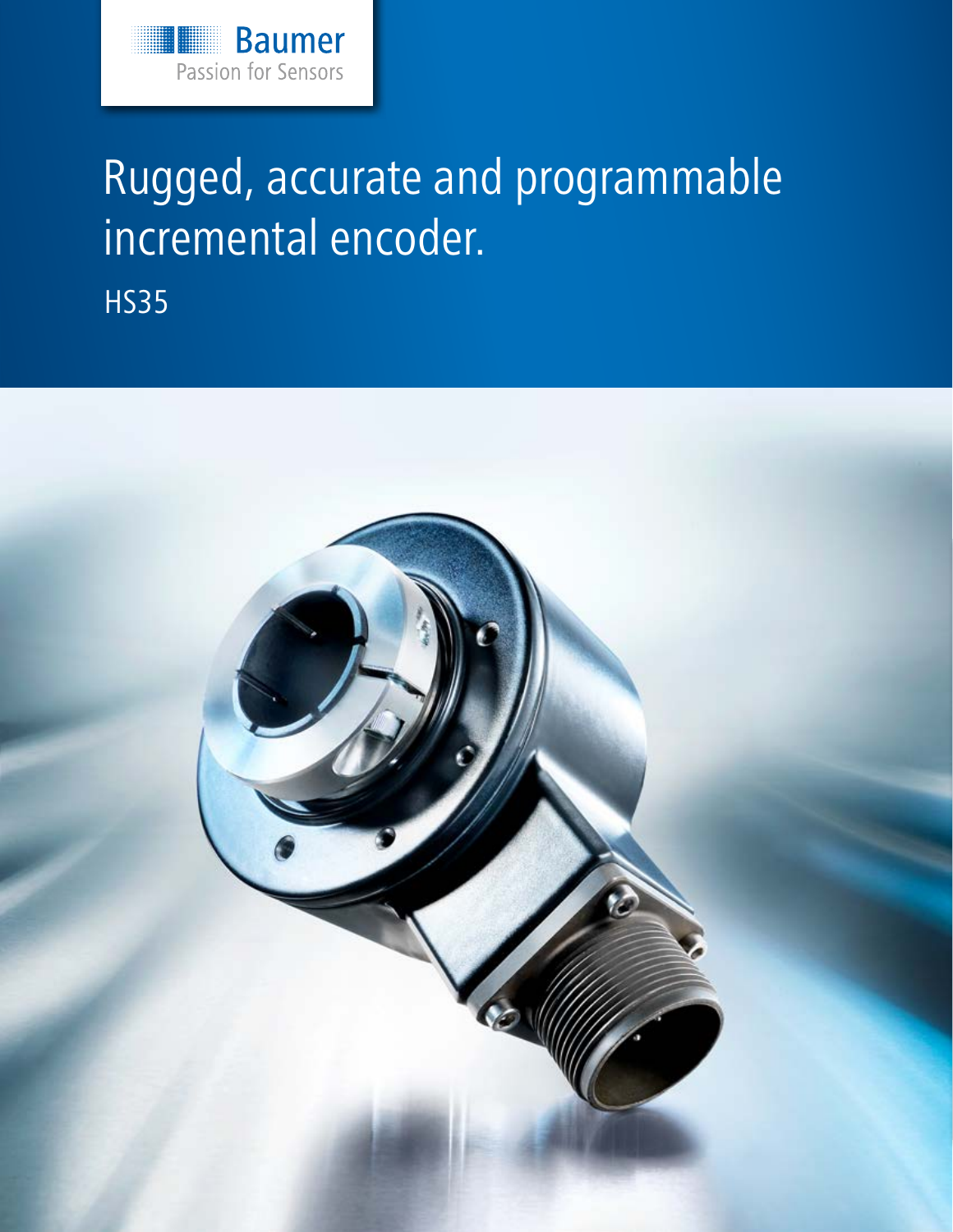

## HS35 – target applications.

#### Vector Motor Feedback

Customer demand: "I need a unit that lasts for the entire life-cycle of my motor and that provides high-quality signals for more precise and efficient control." Our answer: "The new *ShaftLock* design in combination with very rugged bearings withstand higher shaft run-outs. This reduces motor down time and maintenance costs. Ultra precise signals guarantee dynamic operation over the full temperature range."

#### Cranes and Hoists

Customer demand: "My cranes operate outside. A high protection class and cold-climate capability are very important. Additionally, corrosion protection and a robust mechanical design are key."

Our answer: "IP 67 and –40 °F are standard options for the HS35 series. Isolated hollow bore design provides protection against shaft current discharge. The robust surface coating and the thick-walled housings protect the encoder against corrosion and mechanical stress."

#### Printing

Customer demand: "Our printing machines operate at 400 dpi. The encoder that measures the feed of the material must be ultra-precise. Any flaw is rejected immediately."

Our answer: "The high-performance optical scanning with 60 arcsec or better accuracy and the high resolution of up to 8192 ppr allows optimum precision in operation."

#### Further application fields

- **Material handling**
- **Elevator**
- HeavyDuty
- **Medical**
- Oil and gas
- Food and beverage
- Hazardous areas

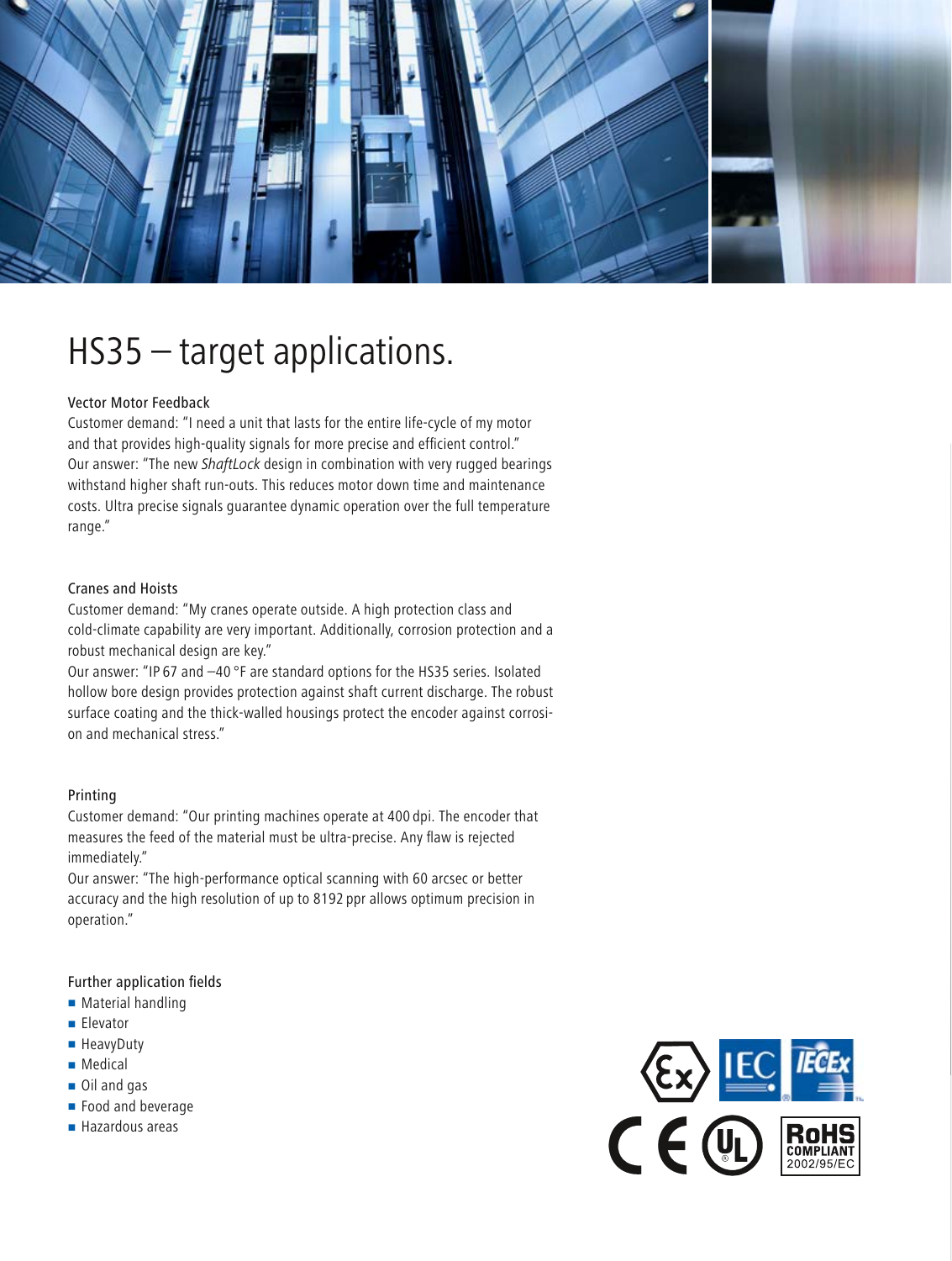

## HS35 – robust meets precision.

### Choose the right one

### HS35P – Programmable square wave

- $\blacksquare$  Fewer part numbers to maintain
- **Minimizes inventory cost**
- **Increases flexibility and time to market**
- Resolution 1 ... 8192 ppr in increments of one
- Index position, zero setting programmable
- **Programming outputs HTL/TTL**
- **Individual PPR setting channel A/B**

#### HS35F – square wave

- TTL, HTL or OC (open collector) outputs
- **High accuracy**
- Direct read resolution up to 5000 ppr
- Up to 80 000 ppr with internal interpolation
- Excellent signal quality, especially at low speeds

### HS35S – SinCos 1Vpp

- **Patented LowHarmonics technology**
- Outstanding signal quality for all speeds
- **Used in high dynamic servo systems**
- Prevents drive heating and saves energy

### ExHS35 – square wave for hazardous areas

- **ATEX and IECEX certification**
- Gas: up to zone 0 / Dust: up to zone 20
- $\blacksquare$  High accuracy
- **TTL, HTL**
- Direct read resolution up to 5000 ppr
- **Required: Intrinsic safety barrier**

#### ShaftLock system

- The large diameter between the smooth running ABEC 5 bearings, combined with a precision steel spacer ring, makes this setup well suited for highest mechanical loads.
- This enables precise concentricity over the temperature range.

#### High-precision optical scanning

The position accuracy is 60 arcsec or better – not arcmin! This is approximately 5 times better than competition and significantly enhances usability.

#### Rugged HeavyDuty mechanics

- The Baumer HS35 is designed with Heavy-Duty castings and optimum wall structure for maximum durability and stiffness.
- This design is capable of operation in all environmental conditions and shocks up to 200 g.

#### Safe shaft current protection

Specialized non-hydroscopic bushing provide electrical isolation against shaft currents and reliably prevent bearing corrosion and wear.

#### Drop in replacement of competitive models

**Programmable resolution, index, and out**puts match any competitor in marketplace.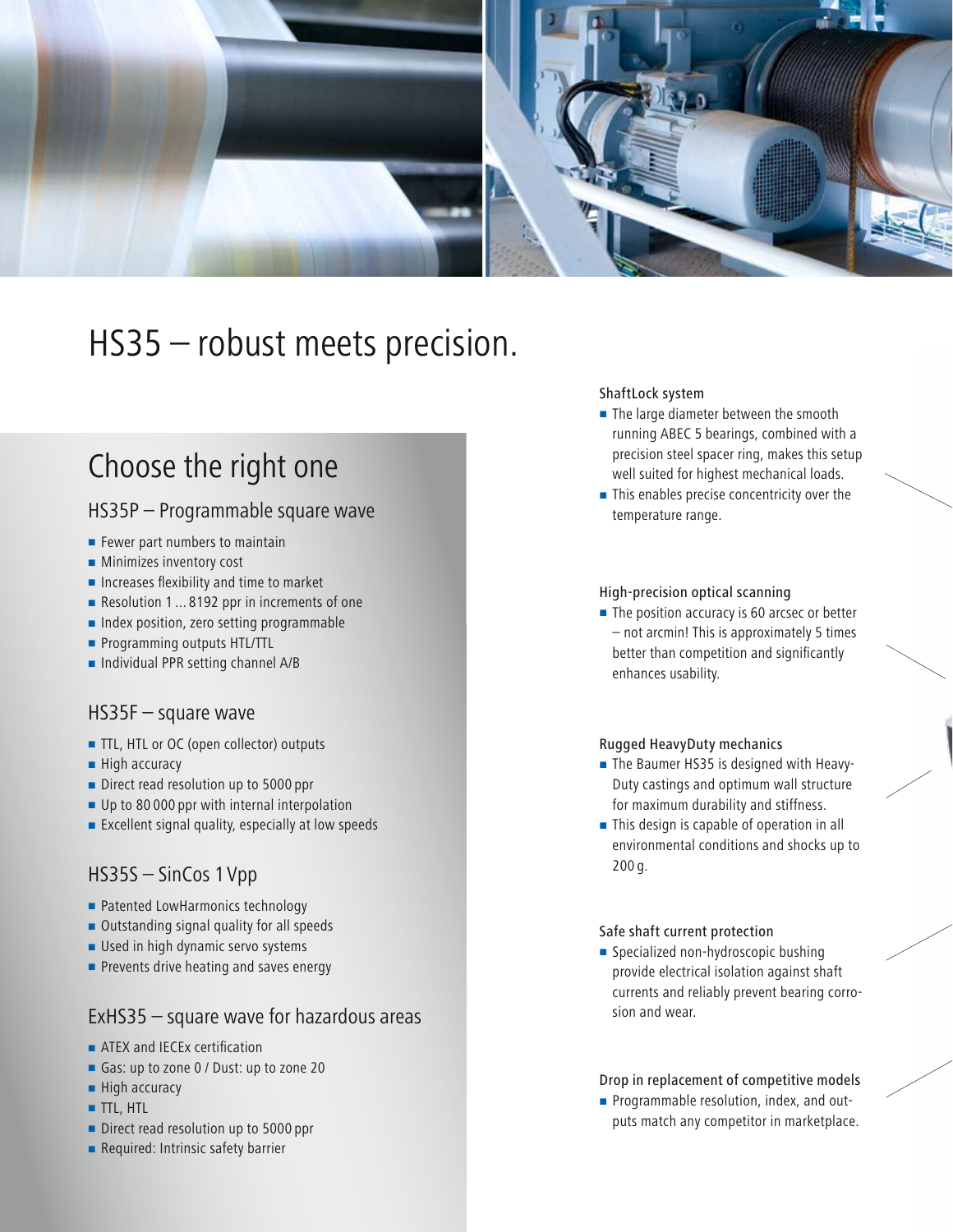

#### Durable IP 67 protection

 Available optimized package incorporating specialized dual seals and lubricants ensuring lifetime protection in all environements.

#### Surface coating

A durable powder coating on the bearing housing and cover effectively protects against corosion, even after long term operation in harsh enviroments.

#### Shaft inserts

Adjust the shaft diameter to your exact needs – by using shaft insert adaptors.

#### Wide temperature range

Reliable and precise output signals at all temperatures from –40 °F to +212 °F.

#### Overvoltage, reverse voltage and shortcircuit protection

The electronics are safely protected against all kind of connecting errors which can occur during installation.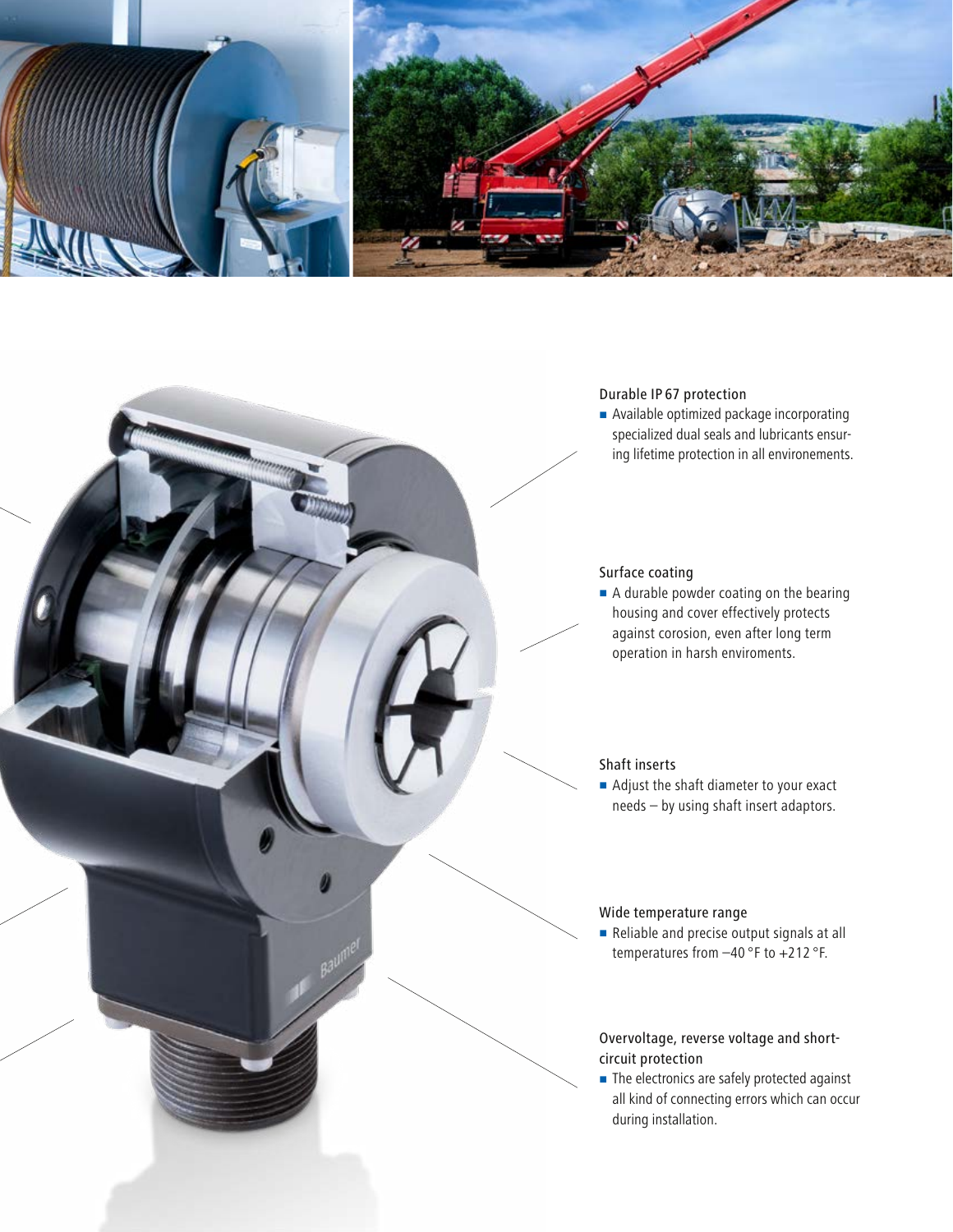

## Easy programming via handheld tool.

Thanks to a compact handheld programming tool, encoder configuration is done in seconds – even if the encoder is already integrated in the system. Handling the battery-operated stand-alone solution is child's play:



- **Four user-assigned buttons for simple and** quick programming
- **Memory of several encoder configuration profiles**
- **Intuitive, fully menu-driven programming**
- Backlit display
- **Clear readability under any ambient light condition**
- **Encoder diagnostics**
- **LED** activity indicator

## Convenient programming via PC software.

The convenient PC software is ideal for distributors or drive manufacturers who need to program several encoders in line. Simply select the desired configuration profile and just a mouse click later it's all done:

- **Efficient programming by automatic identification** of the connected devices
- $\blacksquare$  Easy, intuitive operation and programming
- Quick and efficient configuration by user-assigned buttons
- **Encoder diagnostics with on-screen readout**
- On-screen feedback of the programming process
- **Perfect product documentation by individual** product label print outs

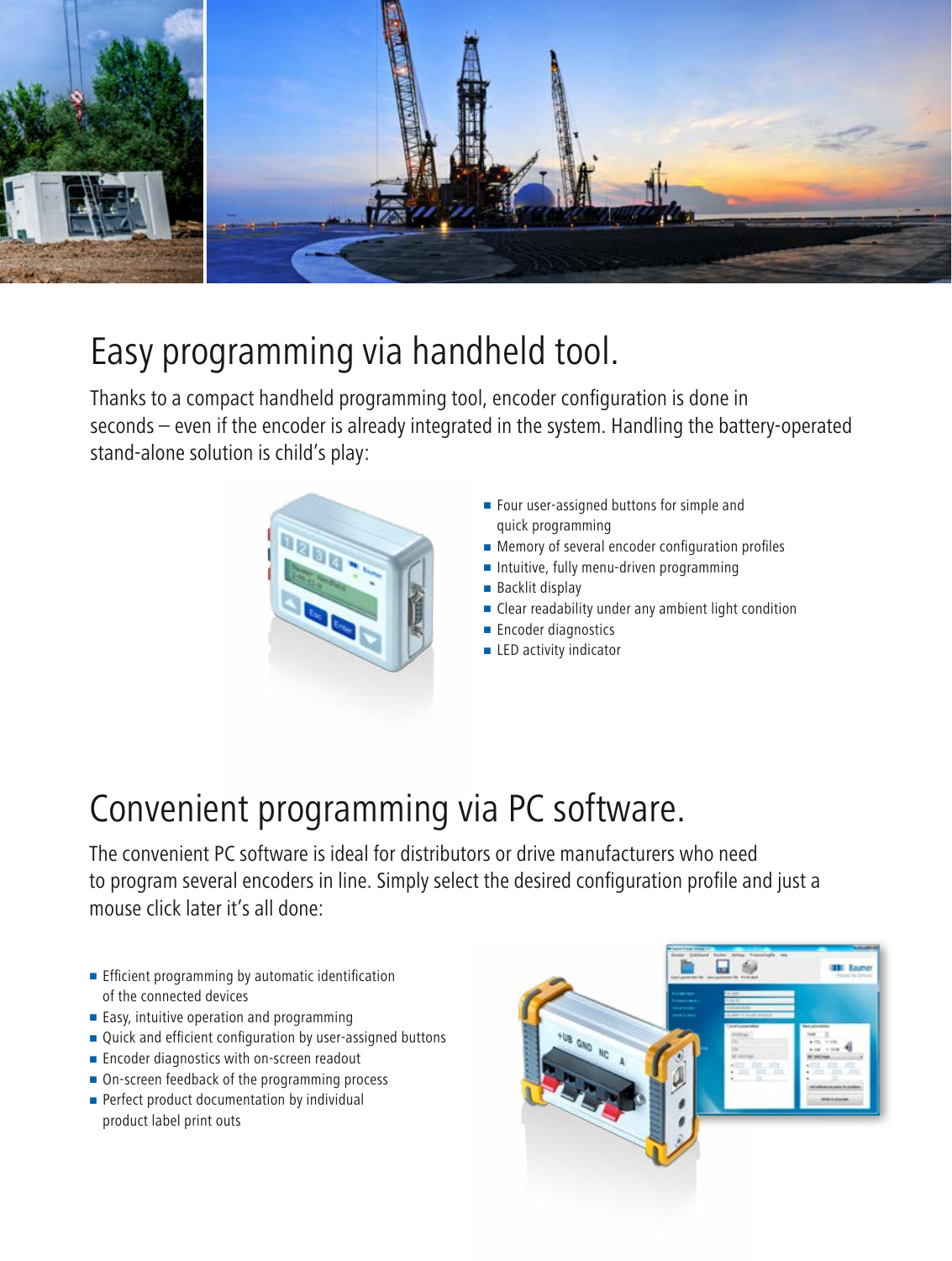## HS35P – REM-KIT (Replacement Encoder Motor-Mount-KIT).

The HS35P is a powerful and fully programmable encoder. Pre-configurable – both mechanically and electronically – to every customer's unique requirements. Easily integrated into existing motor configurations, such as Baldor, Marathon, WEG, Toshiba, and US Electric. Same day shipment is available for orders received by noon (Eastern Time Zone). Expedite charges for same day shipment: zero!

#### HS35P programmable parameters:

- Resolution 1...8192 ppr in increments of one
- Index position, zero point programmable
- **Programming outputs HTL/TTL**
- Individual PPR setting channel A/B



### HS35P – Programmable square wave with MIL connector

- HS35P with MIL screw-type connector, 10-pin
- Tether T6 with
	- 3 sized isolation grommets
	- 3 tether mounting screws
- Reducer insert ø 0.625" (5/8")
- $\blacksquare$  Hex wrench for tether mounting and shaft clamp screws



### HS35P – Programmable square wave with cable

- HS35P with cable, 24-inches
- Tether T6 with
- 3 sized isolation grommets
- 3 tether mounting screws
- Reducer insert ø 0.625" (5/8")
- Hex wrench for tether mounting and shaft clamp screws

24-hour turn-around not fast enough? You need it now! You can use the HS35P as a Maintenance & Operations hero in those "need it yesterday" emergency situations! Days-long downtimes are reduced to a matter of minutes. Using the HS35P - REM KITS, the handheld or PC-based programmer, and a small handful of accessory parts, you can be fully equipped to configure over 100 000 variations right from your own stockroom shelf. HS35P programming is intuitive and simple to use, and mechanically reconfiguring the bore or tether mount is also simple and error proof.

Handheld Programming Tool

PC Programming Tool

Check this 90-second video link on baumer.com/hs35

For more information, please call Baumer today!



### We deliver promptly and dependably

Baumer USA & Canada provide same day shipment of the programmable HS35P – matching specifications for universal replacements. The product data sheet provides more details on standard items.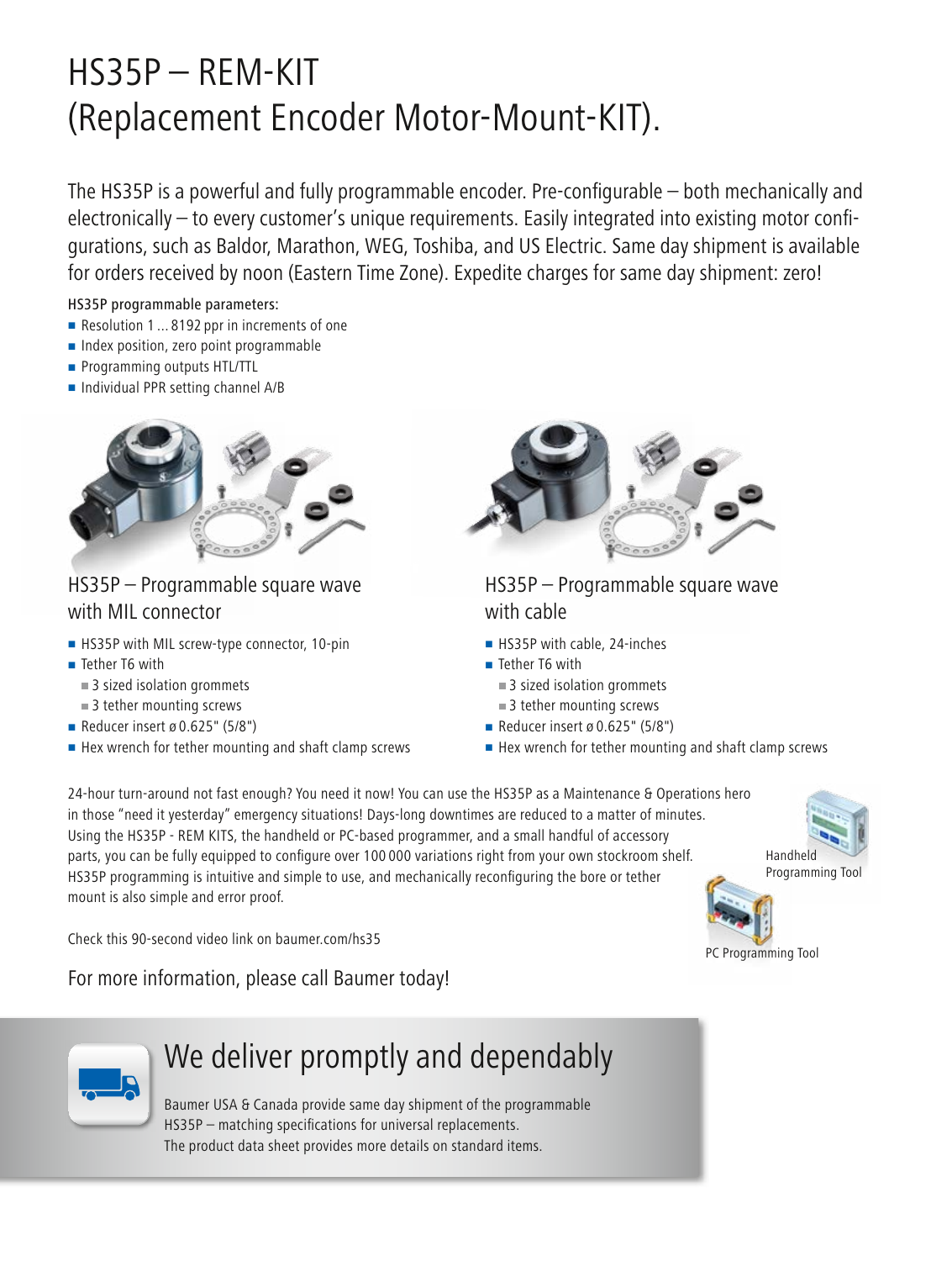## HS35 – incremental hollow shaft encoder.

The Baumer HS35 combines a rugged HeavyDuty design with an unrivalled precision into a new high-performance and versatile product family.

The Baumer HS35 is available for shaft diameters from 0.5" to 1" (standard). Insulating inserts prevent undesired shaft currents to maximize bearing lifetime and enables mounting on smaller shafts. Through hollow shaft or blind hollow shaft mounting with closed cover allow encoder to maintain its outstanding environmental ratings.

The design includes our proven dual bearing system, durable shaft seals and IP 67 environmental rating option, sealed connector or flying lead cable, and an ultra-precise optical scanning (*LowHarmonics*) system. Proven applications include motor and drive control, oil and gas, cranes, elevators and hoists, and printing machines.

### The world´s most rugged and flexible hollow shaft encoder

#### **Highlights**

- $\blacksquare$  IP 67 robust package available
- ≤60 arcsec accuracy
- 200 g's shock withstanding
- $-40$  °F ... +212 °F standard operating temperature
- $\blacksquare$  User configurable design fully programmable
- **Programmable encoder versions available from stock**

#### Benefits

- **Increased reliability**
- **Precise closed loop speed control**
- Reduces inventory  $-$  only 1 part number required (programmable HS35P)
- Warranty 3 years
- **Utmost safety and system availability**